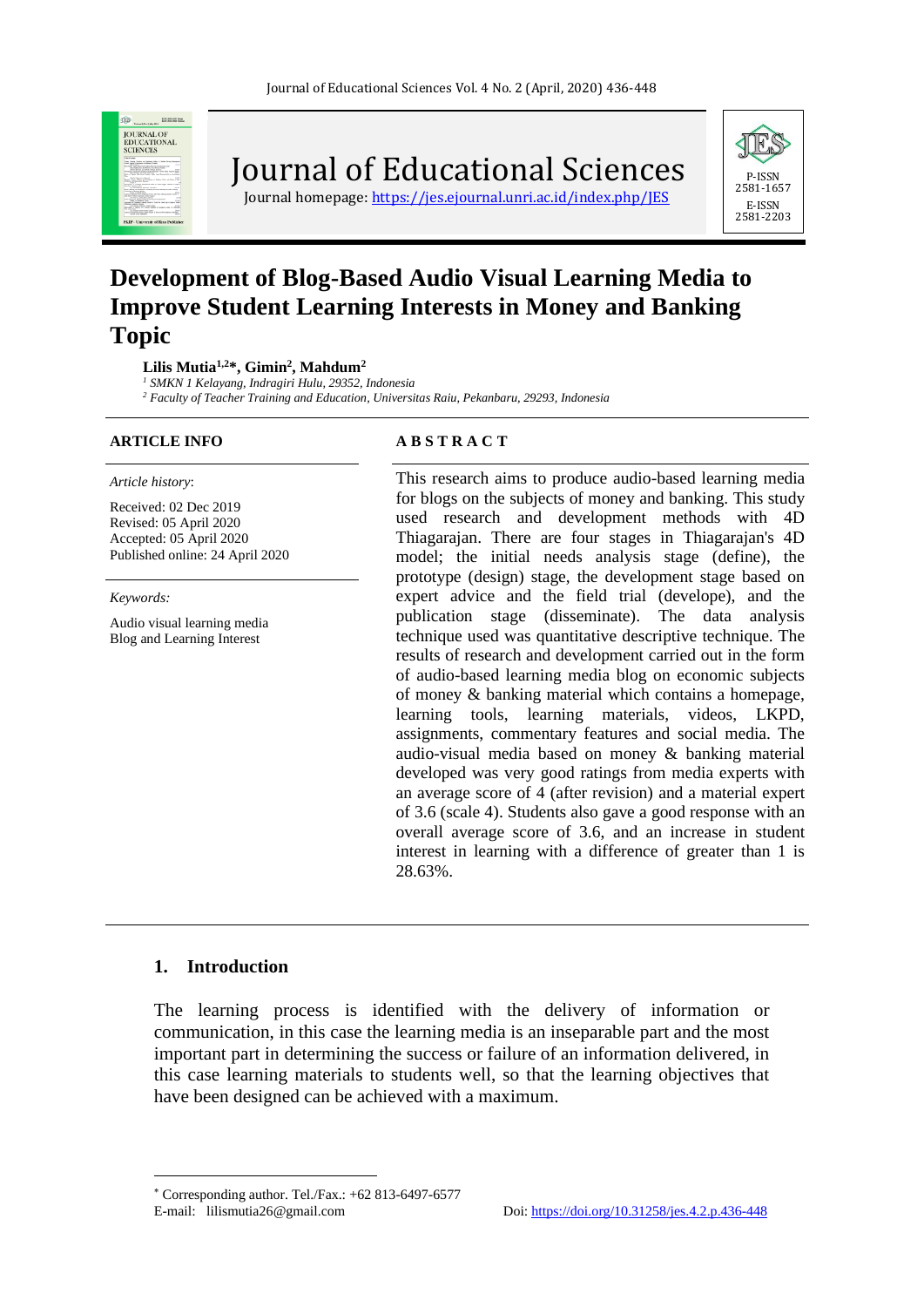For the achievement of a learning goal, the teacher has an important role in designing a learning, according to (Rosa, 2015) to achieve the learning objectives teachers must focus on the affective domain including the interests, motivation and attitudes of students in learning have an impact on the achievement of cognitive and psychomotor aspects. This is also in line with the opinion of Suhelmidam (2019) saying that the learning process undertaken by teachers must have a better impact on changes in students' attitudes and cognitive.

The success of the learning process in class can be seen from how much interest and involvement of students in participating in the learning delivered by the teacher in class. Sofian Amri in (Mulyasa, 2013) states that in the 2013 curriculum teachers not only address knowledge to students but also must play a variety of roles that can develop students' potential optimally. For this reason, certain techniques are needed that can be used to help the success of the teaching and learning process, including the use of interactive learning media that can involve all students.

This interactive learning media can be a combination of a variety of media and technology in accordance with the development of the digital era that is increasingly rampant among participants of education and even the world community today. This is in line with the opinion of Lies  $(2011)$  Information technology components are subsystems formed in connection with the use of information technology. To be able to take advantage of information technology, at least three main components are needed, namely hardware, software, and people (brainware). These components can be used as a more varied learning media and based on interactive technology.

Kennedy et al., (2016) in their research stated that the use of interactive learning media in the learning process was considered to be very effective in increasing student learning activities and learning achievement. This is supported by the opinion of Miarso (2007) expressing that the learning media as everything that can be used to stimulate students' thoughts, feelings, concerns and wishes so that it can encourage the learning process in students. So by using the right learning media can stimulate learning interest in students themselves. This is in line with Nurhasanah et al. research (2016) showing that interest in learning has a significant influence on learning achievement. This is also in line with the results of Erwiza et al. (2019) research which states that achievement is not only processed by the main and non-physical environment but is also supported by interest in learning.

In increasing students' interest in learning, teachers can do one of them by using interactive learning media. In accordance with the opinions of Tranminingsih et al., (2017) the media also helps in increasing student understanding. When choosing the right media, students will have an interest that will directly lead to an interest in learning and will automatically trigger motivation in learning. In line with research conducted by Maulida et al. (2019) that the use of media development media learning media Quiz Powerpoint and Wondershare can increase student motivation.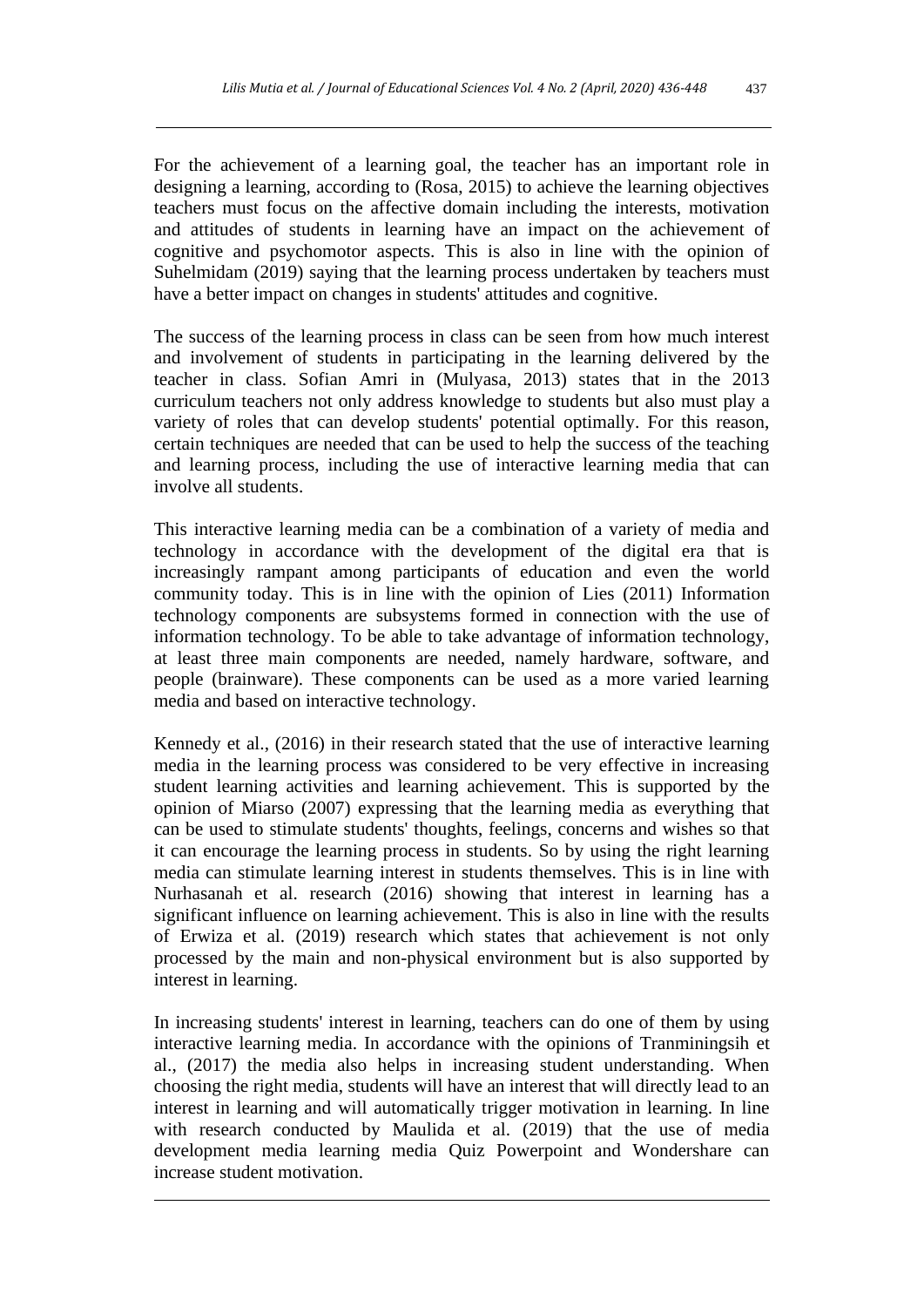Because of the importance of interest in the learning process, new breakthroughs and innovations are needed in the development of instructional media, especially on economic subjects, material demand and money supply. However, the reality that occurred in the field during the initial observations shows that teaching and learning activities (PBM) in SMAN 1 Kelayang in economic subjects material demand and supply of money shows the activity of students in the teachinglearning process is passive, which tends to be only as a recipient. Some students did not seem to pay attention, some played cellphones, chatted with their nextdoor friends, and were sleepy and did not even understand the material presented by the teacher. Daryanto (2010) is then supported by teachers who are unable to create fun learning media in the classroom for students.

The rapid advancement of information and communication technology offers new facilities in learning that cause a shift in learning orientation from outside-guided to self-guided and from knowledge-as-possession to knowledge-as-construction. In the 21st century technological and information advances are so fast offering a variety of new facilities in learning that lead to a dynamic and more flexible learning orientation in accordance with the needs and skills that must be possessed by students, so that the movement of industralization 4.0 appears. which is currently being intensively carried out with a new literacy movement that focuses on three main literacies namely, 1) digital literacy, 2) technological literacy, and 3) human literacy (Aoun, 2017).

To achieve the 21st century literacy movement and technological development in education, innovation is needed in classroom learning such as the use of digitalbased learning media using blog-based audio visual learning media. The combination between audio-visual learning media and blogs is an innovation, but there are modifications in it that are tailored to the needs of students and learning objectives to be achieved in accordance with the basic competencies taught.

Basically blogs are also widely used by teachers and are accessed by students unknowingly, it's just that blogs that are accessed by students in search of assignments are only limited to writing that provides information without any special features used in supporting an interactive and easy to understand learning process. Most students only copy their writings in the blpg without any guidance from the teacher and are limited to the media looking for answers to assignments.

Therefore in this research development the writer combines audio-visual learning media with a blog, which is designed according to the needs of students in supporting the learning process in the classroom and makes it easier for teachers to deliver teaching material in classrooms that are more contemporary and easily accessible to students wherever and whenever as a reading source that contains learning videos, references, and various other features that have been designed in accordance with the analysis of student needs.

Blog-based audio visual learning media is a breakthrough of existing learning media, it's just that there is a renewal or innovation by adding elements of the blog inside. Blogs are the largest library in the world, because blogs can function as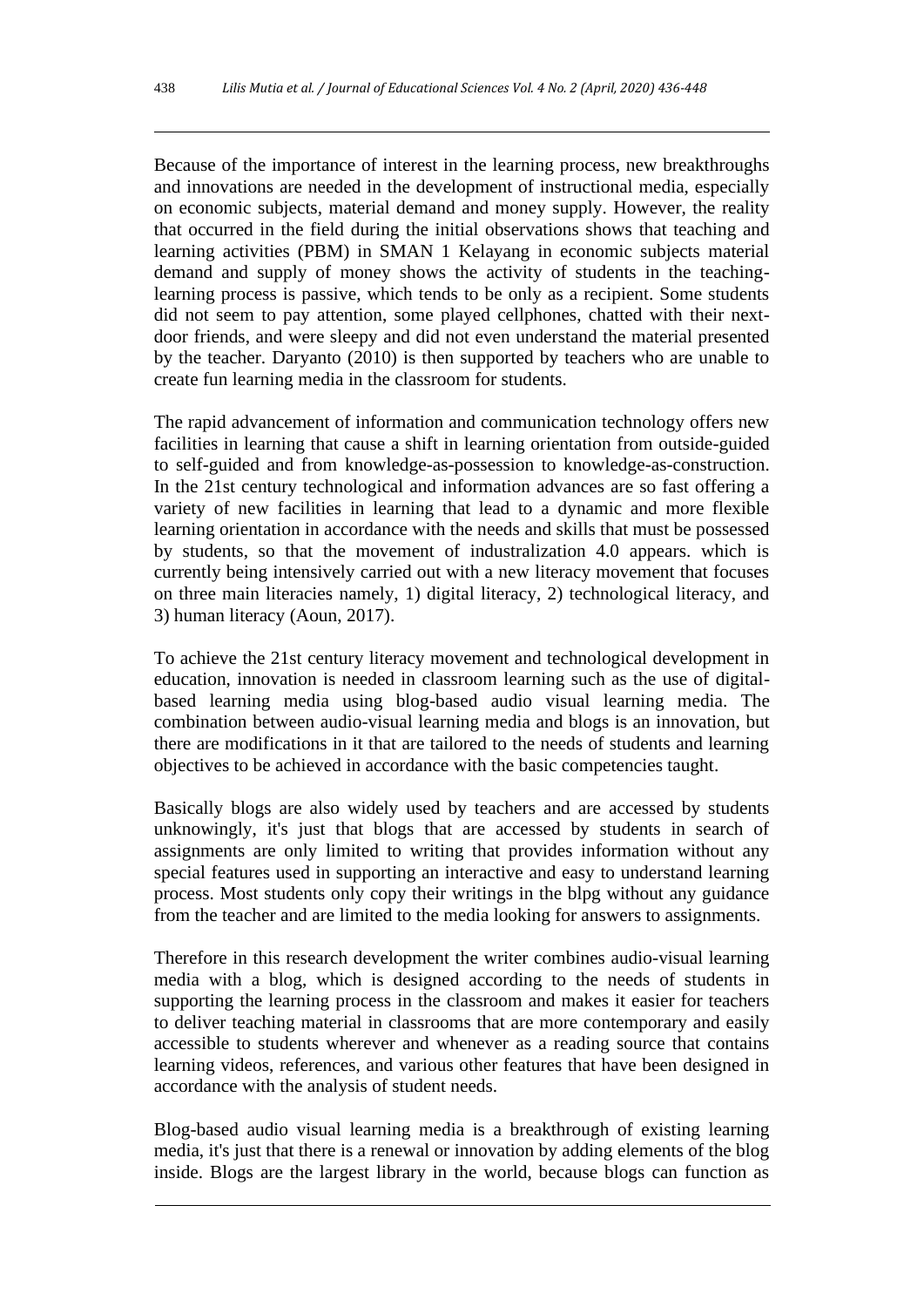learning resources and learning media for students at the same time. According to Kristiyanti (2016) in her research, the development of blogs as learning media can help students better understand material as media and learning resources that can be used no time limits are centered on students and digital.

The role of the internet in education is very beneficial because of the ability to manage large amounts of data. Information technology has become the largest computer network in the world, which can function well if supported by a computer device with good software and with teachers who are skilled in its use. Using internet facilities with all the facilities that make it easy to access various information for education that can directly increase students' knowledge for their success in learning. In its use as a support for the learning process, blog media can be used by teachers to deliver digital teaching materials. According to reports from internet and the American life project blog, it has become commonplace among the public. In 2004 blog readers increased by 58%, to 27% of total internet users or 32 million people and 12% of those who read blogs were also actively adding comments to the blog.

This is reinforced by the audio-visual learning media that are characteristic of the digital and multimedia era, because they contain two main elements in them, namely: the elements of sound and images and writing, which are signs or characteristics of the digital technology era. According to Latuheru in (Winarno et al., 2009) states "that in learning, the role of multimedia is becoming increasingly important in the present, because these media are designed to complement each other so that the whole system becomes efficient and effective, where one unit is better than the number of parts (the whole is greter that the sum of it parts) ". By using audio visual media can train independent and active students in the learning process. In addition, Karuniakhalid et al., research (2019) states that the development of ICT-based learning media can increase student learning motivation compared to conventional media. The emergence of learning motivation is certainly triggered by an interest that gives rise to encouragement.

According to Dale in research Hasan (2016) states that audio visual learning media has many benefits as long as the teacher plays an active role in the learning process in guiding students to be more actively involved in the KBM process such as, the ability to improve achievement, the ability to increase understanding, the ability to improve learning transfer, the ability to provide reinforcement, and the ability to improve memory. That is why blog-based audio visual learning media is used to support learning in creating new breakthroughs in increasing student interest in learning.

In its use as a support for the learning process, audio-based learning media for blogs can be used by teachers to deliver digital teaching materials. Blogs as an application service from the internet can be used by teachers and students as an unlimited learning resource, especially supported by images and sounds such as videos, moving pictures etc. The teacher can fill in all information related to learning material. Viewed from the other party, students can download information that is appropriate to the topic and desired goal. The use of blogs as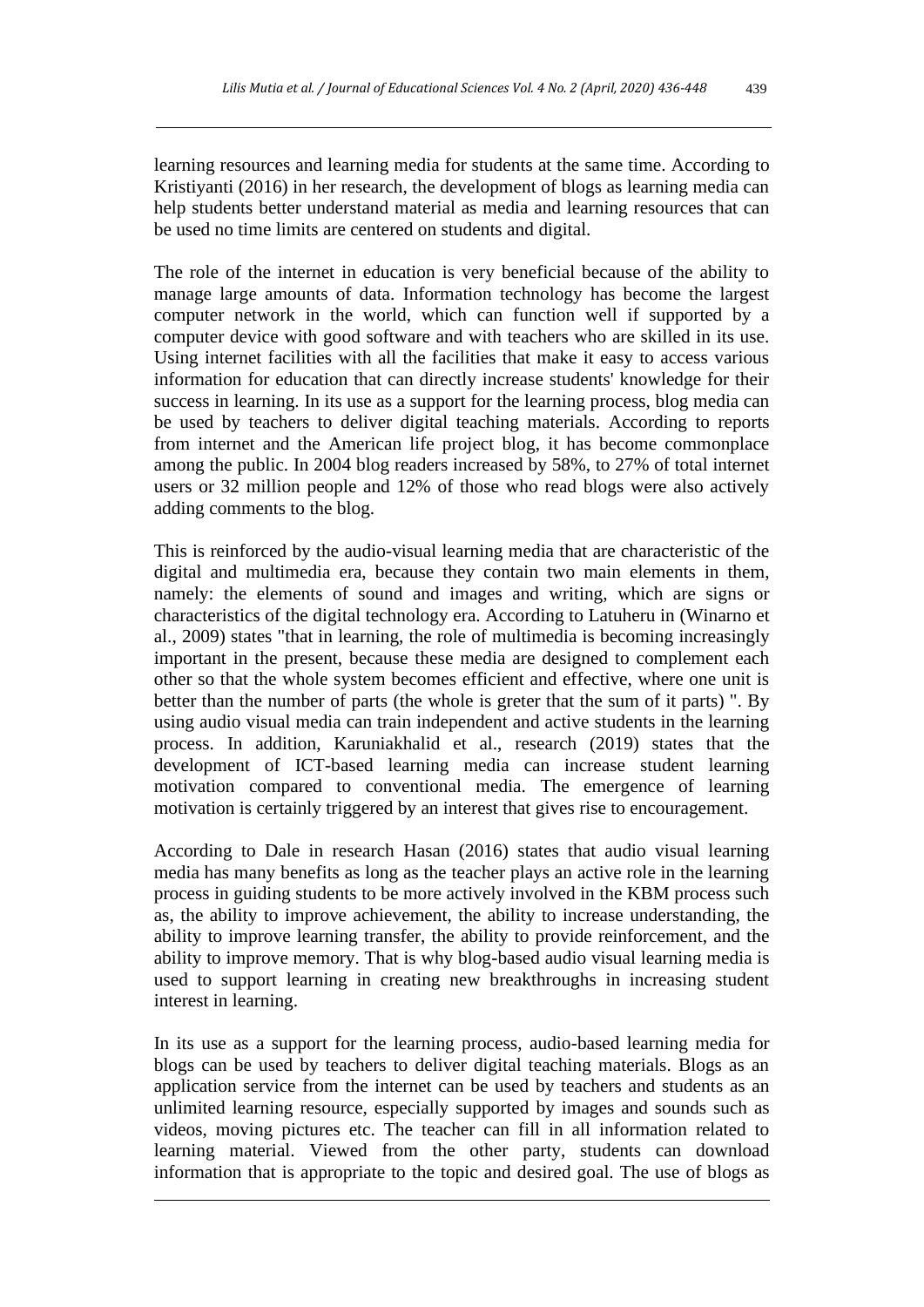learning media as well as learning resources will change the way of learning and learning techniques become varied. This can increase student interest in learning something.

According to Nugroho et al., (2017) Web can be used as an alternative medium for delivering knowledge, online learning media, and solutions to the problem of lack of conventional learning hours in class. Blogs are the largest library in the world, because blogs can function as a source of learning and at the same time a learning medium for students. In line with pendapa Wahyudi (2014) who stated that blogs have various conveniences, blogs provide an opportunity for learning activities to be more interesting and interactive. Through blogs, relevant material sources can be published so that they can be accessed.

Sartono (2016) in the journal utilization of blogs as alternative learning media stated the advantages of having a blog in the learning process as follows: (a) blogs can be used as learning homes and sharing of teachers, (b) blogs can ease the tasks and burdens of teachers in teaching, ( c) blogs can increase students' interest in learning and (d) blogs can be accessed by the public. But blogs also have shortcomings such as, blogs are susceptible to viruses, hackers or spywere, blogs are easily copied and paste by other people who are not responsible, but this can be overcome or minimized by using safe programming languages and blogs are made interesting and have writing control Correct content (source dowaen.wordpress.com).

The main purpose of this research is to increase the learning interest of students, so that they are not interested, motivated and like the lessons delivered by the teacher both in class and in the classroom. This is in line with research conducted by PT Marina et al. (2019) The implementation of learning using the system can motivate students to be approved, active, disciplined, and provide space for competition, creativity, and independence, according to their talents, interests, and physical and psychological development of students towards positive behavior.

# **2. Methodology**

# *Types of Research*

This study used a research and development (R&D) method which is a research method used to produce certain products, and test the effectiveness of these products (Sugiyono, 2015). The research development is a process used to develop and validate research products (effective products to be used in schools). A 4D development model consisted of Define, Design, Develop, and Desseminate (Trianto, 2010). But the desseminate stage was not carried out because it requires too much time and a large number of samples. In this research a product developed in the form of a blog-based audio visual learning media that is beneficial for the teaching process of the High Schools. Analysis of the data used in the form of quantitative description analysis.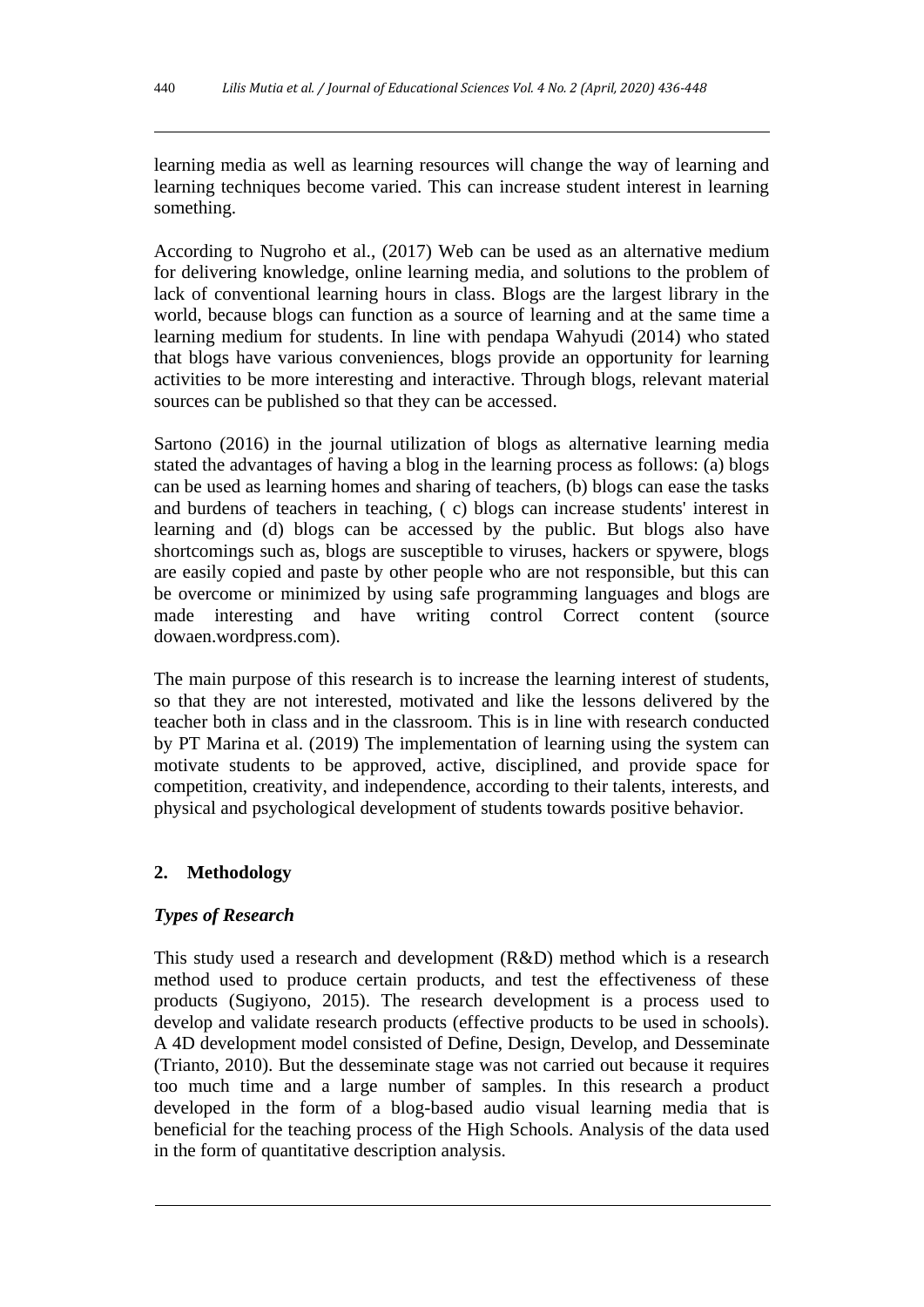# *Development Style*

The development model of the Four-D Model was suggested by Sivasailam et al. (1974). This model consists of 4 stages of development, namely Define, Design, Develop, and Disseminate or adapted into a 4-D model, which is defining, designing, developing, and distributing. This model can be seen in Figure 1. The following 4D developers:



Figure 1. 4D Development

# *Product Trial*

The trial was intended to collect data that can be used as a basis for determining the level of validity, practicality, and effectiveness of the products produced. In this section sequentially stated, 1) the purpose of the trial, 2) the design of the trial, 3) the subject of the trial, 4) the location of the trial, 5) the type of data, 6) the instruments of data collection, and 7) the techniques of data analysis.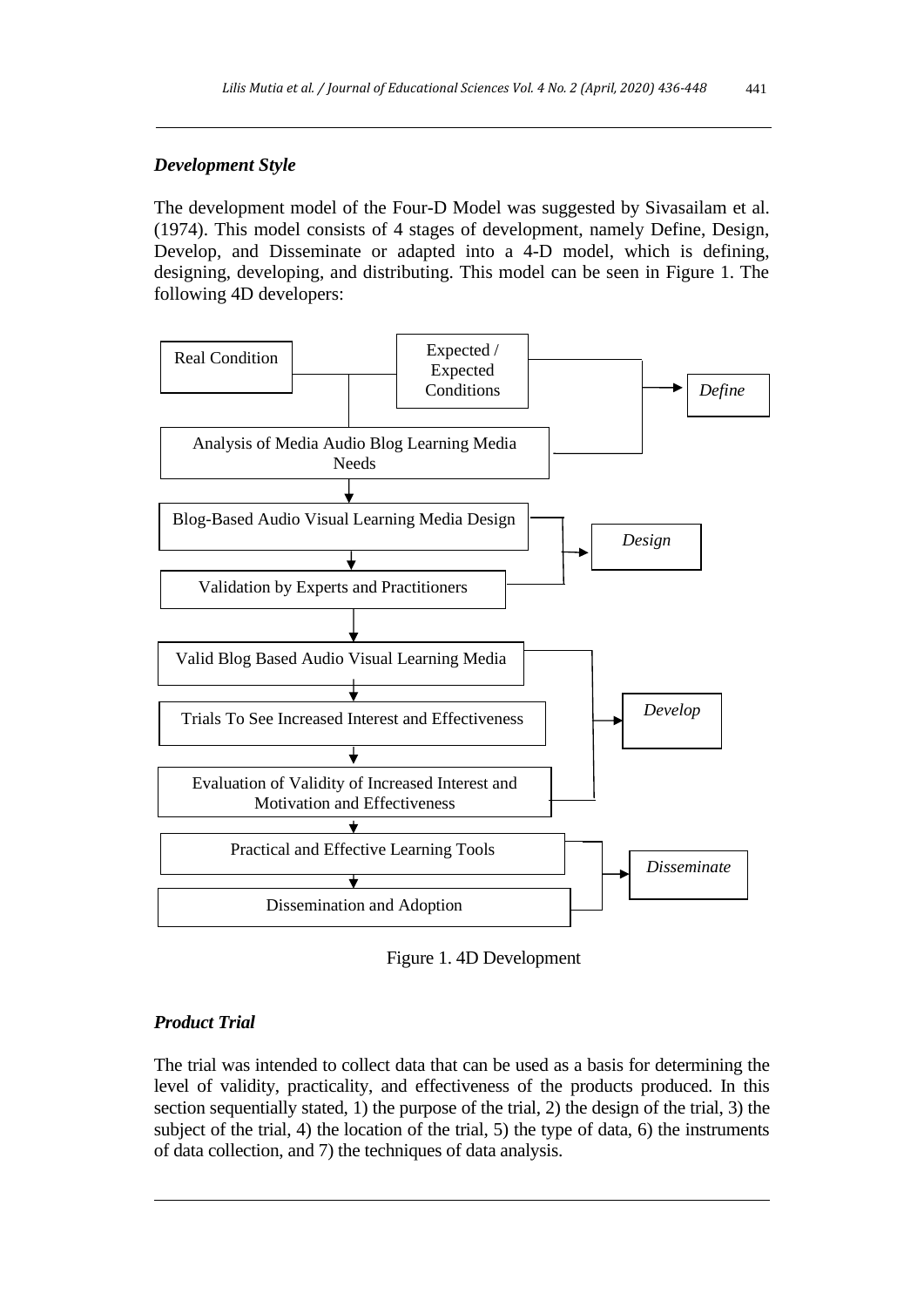# Expert quantitative descriptive analysis

Analysis of the assessment of material experts, media experts, economics subject teachers and students' responses was carried out by calculating the average score of each aspect and the overall average score of responses with the following steps; (1) Finding the average score of each aspect (2) Looking for the overall average score, (3) The next step was to convert the average score into a qualitative level of product qualitatively based on the Widoyoko classification label (Table 1).

| <b>Interval Reached</b> | Category  |  |
|-------------------------|-----------|--|
| 3.25 < M < 4.00         | Very good |  |
| 2,50 < M < 3,25         | Good      |  |
| 1,75 < M < 2,50         | Less      |  |
| 0.00 < M < 1.75         | Not good  |  |

|  |  | Table 1. Widoyoko's Classification |
|--|--|------------------------------------|
|--|--|------------------------------------|

# **3. Results and Discussion**

# *Define Phase*

The definition stage was done as a first step in designing audio-based learning media for blogs on economic subjects. This stage was carried out several analyzes starting from, needs analysis, curriculum analysis, concept analysis, goal analysis and student analysis.

#### Initial (Need Analysis)

This data analysis was conducted as a preliminary study using a needs analysis questionnaire instrument that was distributed to students. This needs analysis questionnaire contains questions that include learning resources and learning media used. The questionnaire was distributed to 35 students.

Data obtained from the analysis questionnaire that has been distributed obtained the actual conditions of learning in the classroom. There are several problems that arise, especially the lack of interest in learning of students due to the use of learning media that are not creative and monotonous. So that makes students feel bored and fed up with the learning process in class that only uses learning media in the form of PPT and LCD which only contains slide material. And even just in the form of an economic learning handbook that is used as a source of learning and learning media with various examples of images contained in textbooks.

#### Curriculum Analysis

Curriculum analysis is useful for determining the competence in which the material will be developed. Identifying the needs in learning is important to do so that the teaching system can be adapted to the characteristics of the learners. This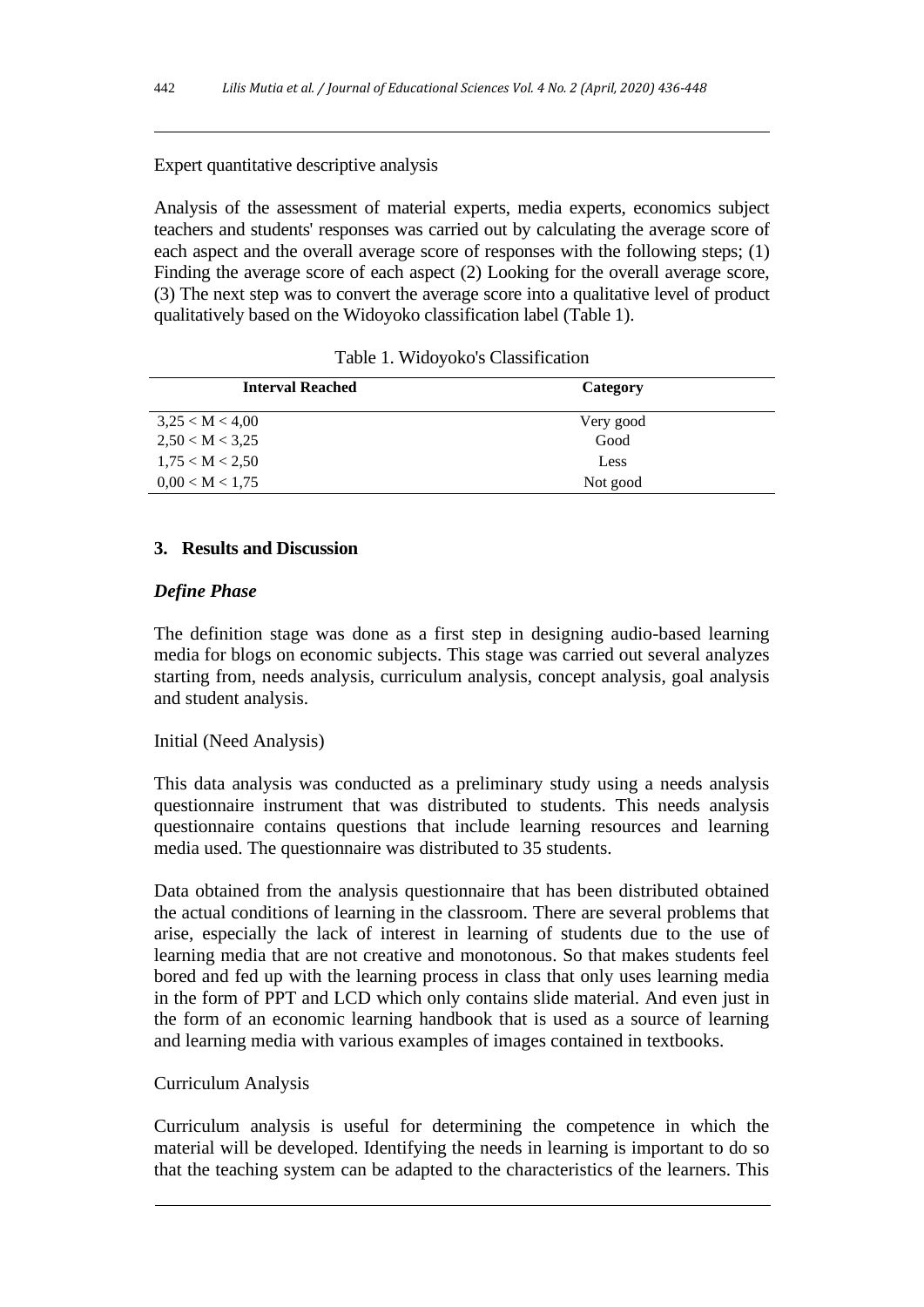will have an impact on feeling happy, interested and easy to understand teaching material.

#### Concept Analysis

At this stage the outline of the contents of the material and the description of economic material are carried out on the basic competencies 3.7. the author analyzes the material and details two sub learning materials, namely, first the demand for money and the factors that influence it, second the supply of money and the factors that influence it. After the material is formulated, it is then explained the parts contained in the learning material presented in Figure 2.



Figure 2. Concept Analysis Schema

#### Formulate goals

The purpose of learning is focused on the use of blog-based audio-visual media as a medium of economic learning on money and banking material that can make it easy for students to access media and learning resources that can be accessed anywhere and anytime and, most importantly, the use of this media is expected to attract interest learn students to be more active in the learning process.

#### Characteristics analysis of students

Adequate facilities in schools can now be used to support teaching and learning activities in schools and most importantly students are accustomed to using smartphones and computers and the internet which is not a stranger to students.

#### *Design Stage*

At the design stage, this was carried out with a number of steps for preparing expert evaluation questionnaire instruments, choosing the format and initial design of blog-based audio-visual media development products. For the Expert evaluation questionnaire, there are 2 types of questionnaires used in the development of blog-based audio visual learning media, namely: Blog-based audio-visual media evaluation questionnaire consisting of an evaluation of material expert questionnaire, media expert, and economics teacher.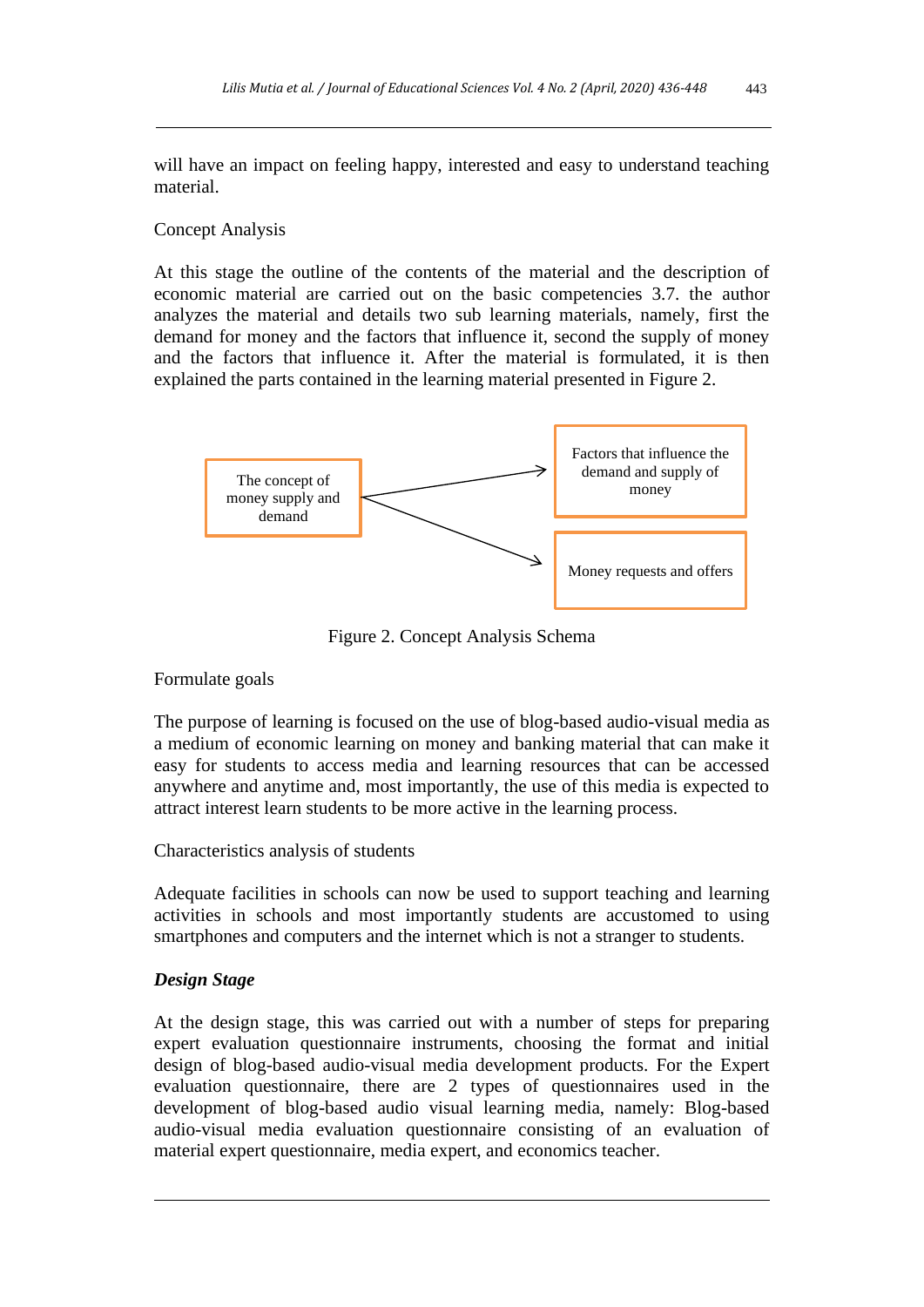# *Development Phase*

The develop phase is the process of assessing the media by experts and students' responses to determine the feasibility of a blog-based audio-visual media developed.



Figure 3. Expert Validation

Figures 3 shows the results of the validation of media experts with the highest percentage of 100% with an overall average value of 100% while the validation of material experts with the highest percentage of ratings is 100% and the lowest is 80% so that the audio-based audio visual learning media after the revision is categorized as very valid and can be used in the learning process.

# *Blog-based Audio Visual Media Display*

Figure 4 and Figure 5 show the screen shot of the media that has been developed in this research. In the Figures, the display is commencing with the opening display which is showing the greeting statement to the visitors.



Figure 4. Greeting as the opening screen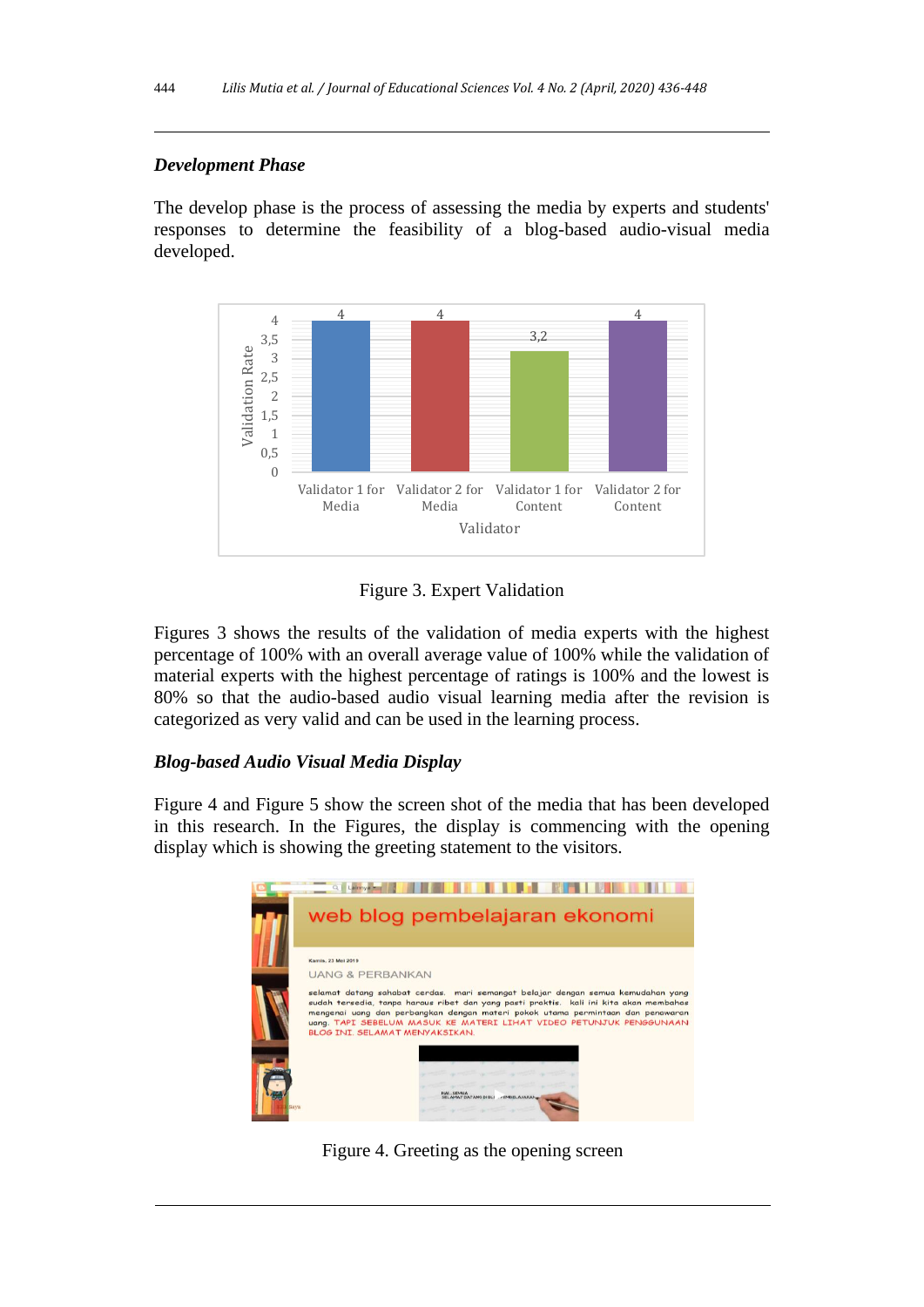| Halaman                            |          |
|------------------------------------|----------|
| Beranda                            |          |
| Perangkat Pembelajaran<br>٠        |          |
| E-BOOK<br>$\overline{\phantom{0}}$ |          |
| VIDEO PEMBELAJARAN                 |          |
| MATERI                             |          |
| PERTEMUAN KE-                      |          |
| PERTEMUAN KE-                      |          |
| <b>LKPD</b>                        |          |
| PENUGASAN                          |          |
| <b>Cari Blog Ini</b>               |          |
|                                    | Telusuri |
| Halaman                            |          |
| • Beranda                          |          |
|                                    |          |
| <b>Mengenai Saya</b>               |          |
| <b>B</b> MUTIA.DM                  |          |
| Lihat profil lengkapku             |          |

Figure 5. The menu window of the media

#### Paired t-test

Testing groups of students who use blog-based audio visual media (class X 1) in the learning process will have a higher average score compared to groups of students who are in the learning process without using blog-based audio visual learning media. The following are the results of the different tests for grade X 1 students (treatment classes) using the t-test (Table 2):

Table 2. Paired Test t-test Treatment Class

| Variabel                        | t-count   | Sig.  | Level of<br><b>Significant</b> |
|---------------------------------|-----------|-------|--------------------------------|
| <b>Pre-test &amp; Post-test</b> | $-15,791$ | 0,000 | 0,05                           |
| N:35                            |           |       |                                |

Based on the Paired Sample t-test table obtained significance  $= 0,000$  less than a significant level  $= 0.05$ , then this means that there is a significant difference between the average value before treatment with the average value after treatment. Overall students' responses to the use of blog-based audio visual learning media were very positive towards all aspects of the development of blog-based audiovisual media which can be seen in the Figure 6. Based on the conversion value of the Figure 6 above, each aspect of the audio-based media based on blogs in the good category. So it can be concluded if the audio-based learning media for blogs on money and banking material developed is feasible to be used and can attract students' learning interest as evidenced by the pre-test and post-test scores that have been done with the pre-test and post-test scores have a difference value greater than 1 ie 28.63 thus the difference is significant.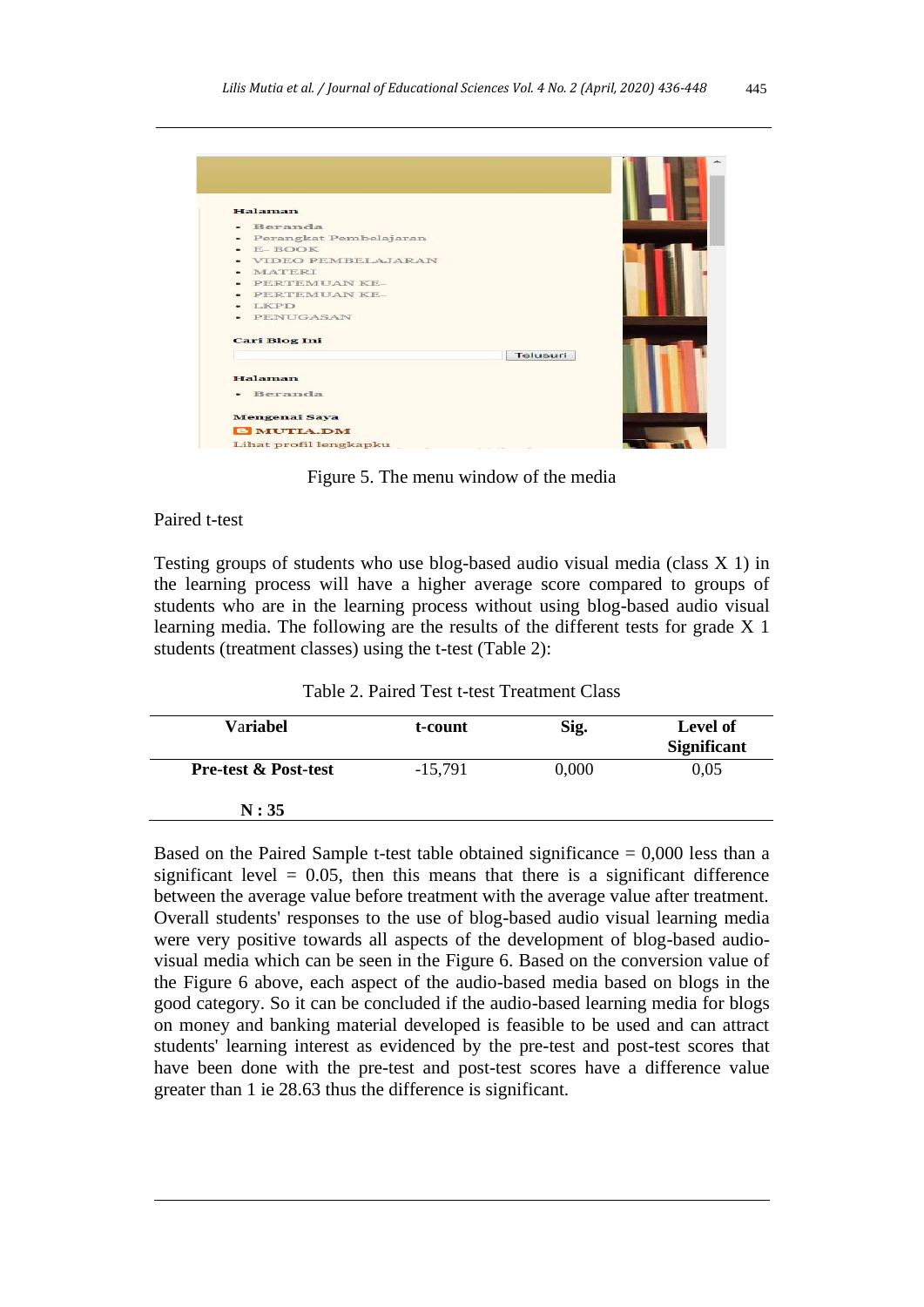

Figure 6. Average Student Interest Interest Scores for Media Blog-Based Visual Audio

This is also reinforced by the Paired Test t-test obtained significance  $= 0,000$  less than a significant level  $= 0.05$ , meaning that there is a significant difference between the average value before treatment with the average value after treatment. This is also evident from the enthusiasm of students who are more active in following the learning process using blog-based audio visual media than before use.

## *Desseminate*

The desseminate stage is an online blog-based audio visual learning media publication stage with internet assistance. Publication is done by registering a blog to search engines such as Google which is popularly used by various groups. So that blog-based audio visual learning media can be accessed by all groups without exception by students as learning media and learning resources that can be accessed anywhere and anytime.

# **4. Conclusion**

The results of the study and findings in the field show that the learning interest of students who use media-based audio visual learning media is much more increased than students who only use conventional learning media. This proves that the selection of the right media and the use of innovative and varied learning media will be able to attract students' learning interest in class. For this reason, teachers need to be able to use and develop interactive media as a source of learning, including with this audio-visual learning media produced by this blog. Blog-based audio visual learning media on economic subjects material demand and supply of money has been successfully developed using the 4D model which consists of 4 stages, namely (1) Define, (2) Design, (3) Development, (4)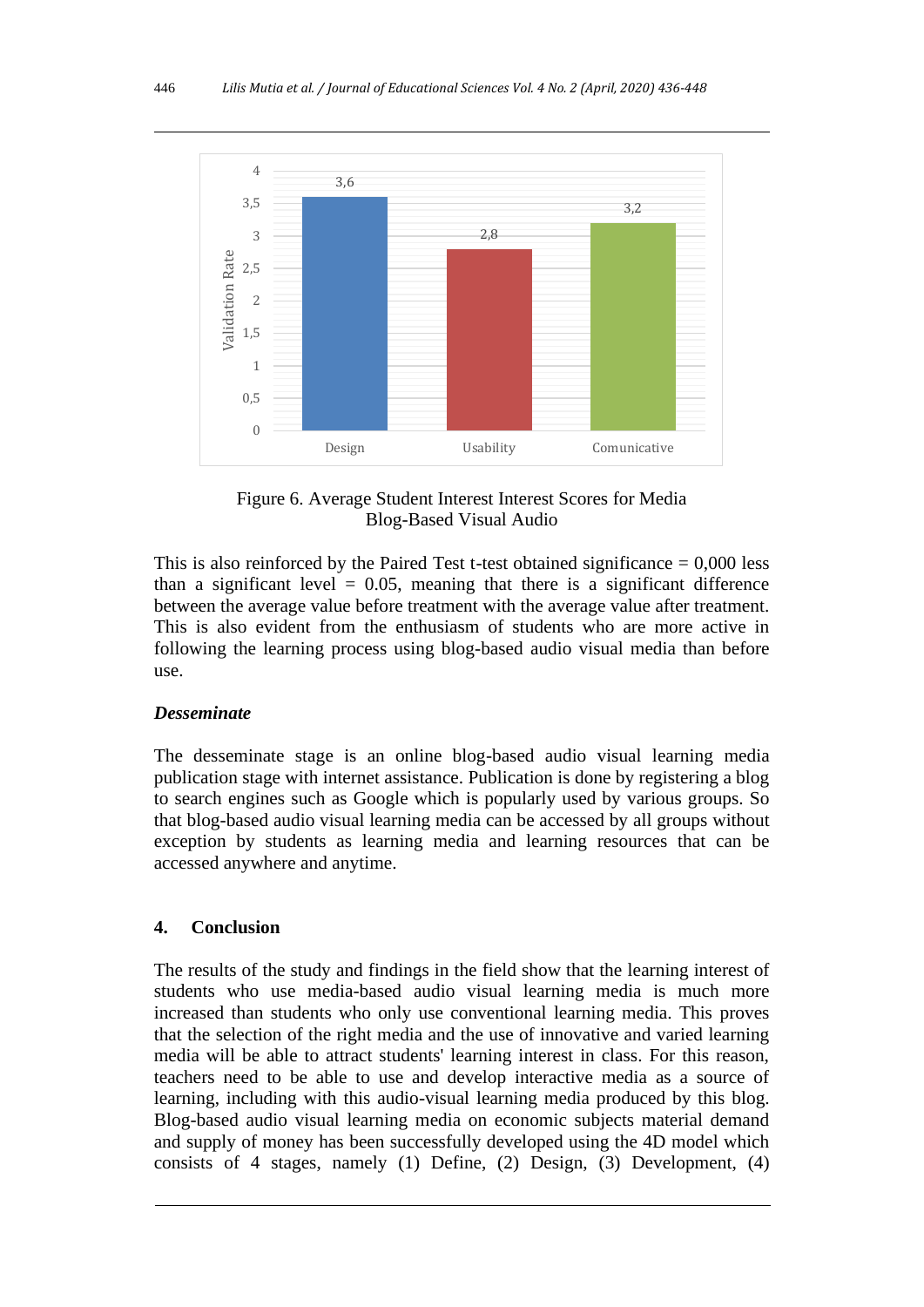Desseminate. Of the four stages that have been made, then obtained appropriate and valid learning media obtained for use in the economic learning process material of demand and supply of money.

# **References**

- Aoun, J. E. (2017). Robot-proof: higher education in the age of artificial intelligence. US: MIT Press.
- Daryanto. (2010). *Panduan Proses Pembelajaran Kreatif dan Inovatif.* Jakarta: AV Publisher.
- Erwiza, E., Kartiko, S., & Gimin, G. Factors Affecting the Concentration of Learning and Critical Thinking on Student Learning Achievement in Economic Subject. *Journal of Educational Sciences*, *3*(2), 205-215.
- Hasan, H. (2016). Penggunaan Media Audio Visual Terhadap Ketuntasanbelajar Ips Materi Perkembangan Teknologi Produksi, Komunikasi, dan Transportasi Pada Siswa Kelas Iv Sd Negeri 20 Banda Aceh. *Jurnal Pesona Dasar*, *3*(4).
- Karuniakhalid, P., Maimunah, M., & Murni, A. (2019). Development of ICT-Based Mathematical Media on Linear Program Materials to Improve Motivation Learning Students. *Journal of Educational Sciences*, *3*(2), 195-204.
- Kennedy, I. G., Gloria, L., & Hélia, J. (2016). Education Skills for 21st Century Teachers: Voices Froma Global Online Educators' Forum. *SpringerBriefs in Education, London*.
- Kristiyanti, M. (2016). Blog Sebagai Alternatif Media Pembelajaran. *Majalah Ilmiah Informatika*, *2*(2).
- Lies, S. (2011). Peranan dan Dampak Teknologi Informasi dalam Dunia Pendidikan di Indonesia. Jurnal Pendidikan. 20 (2), 175-184.
- Maulida, M., Gimin, G., & Kartikowati, S. (2019). Powerpoint and Wondershare Quiz Creator Interactive Multimedia Development to Improve Student Learning Motivation. *Journal of Educational Sciences*, *3*(3), 390-400.
- Marina, M., Indrawati, H., & Suarman, S. (2019). Application of Moving Class Learning Models and Teacher Pedagogical Competence on Learning Motivation and Student Learning Discipline. *Journal of Educational Sciences*, *3*(1), 72-83.
- Miarso. (2007). *Media pengajaran.* Bandung: Sinar Barual Gensindo
- Mulyasa. (2013). *Pengembangan dan implementasi kurikulum 2013.* Bandung: PT. Remaja Rosda Karya
- Nugroho, A. A., Putra, R. W. Y., Putra, F. G., & Syazali, M. (2017). Pengembangan blog sebagai media pembelajaran matematika. *Al-Jabar: Jurnal Pendidikan Matematika*, *8*(2), 197-203.
- Nurhasanah, S., & Sobandi, A. (2016). Minat belajar sebagai determinan hasil belajar siswa. *Jurnal Pendidikan Manajemen Perkantoran (JPManper)*, *1*(1), 128-135.
- Rosa, F. O. (2015). Analisis Kemampuan Siswa Kelas X pada Ranah Kognitif, Afektif dan Psikomotorik. *Omega: Jurnal Fisika dan Pendidikan Fisika*, *1*(2), 24-28.